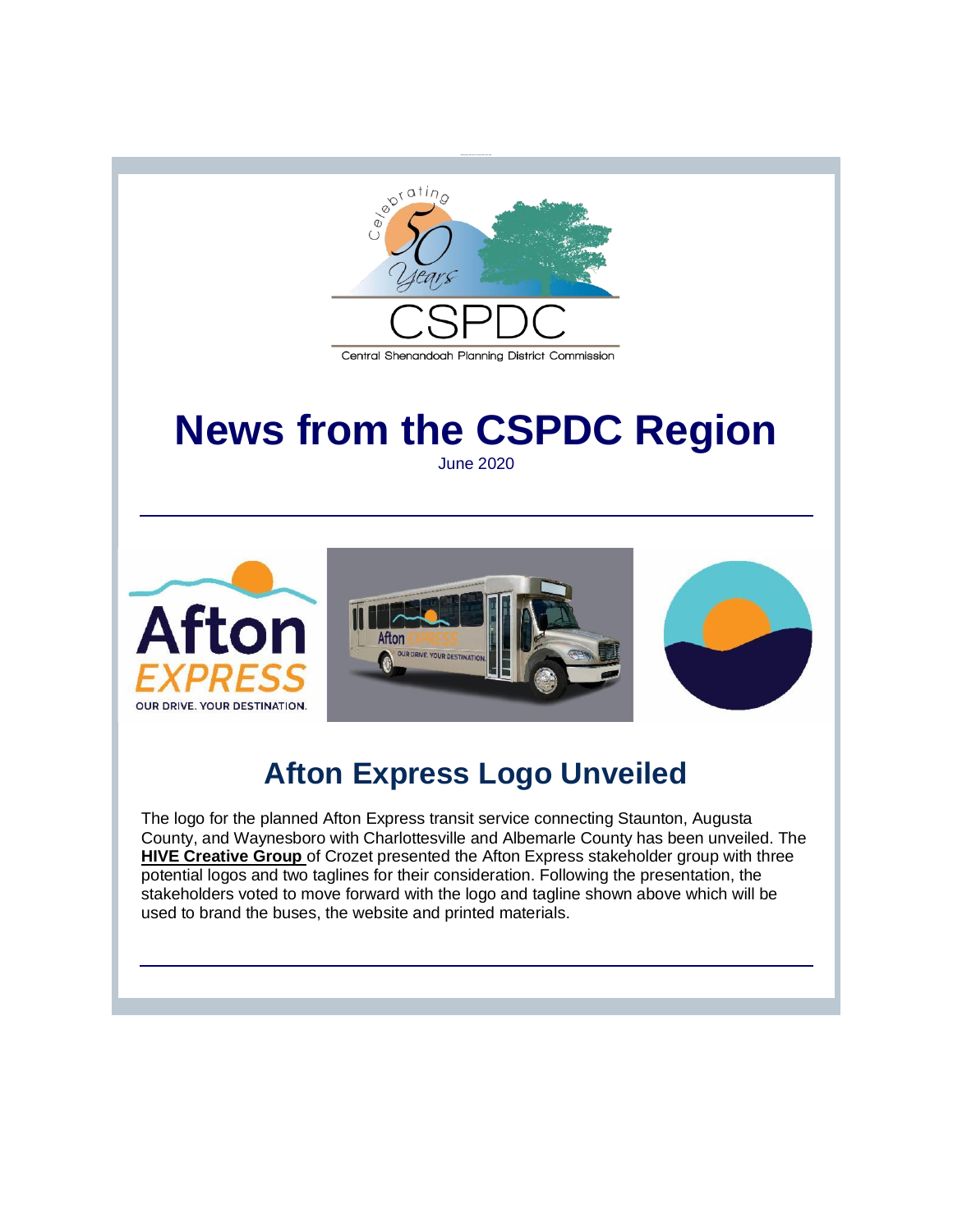

## **EDA CARES Act Recovery Assistance**

Through the **[Coronavirus Aid, Relief,](http://r20.rs6.net/tn.jsp?f=001lDyAWde-VzfLDypmVLPgMjEBf4ymSTGjmyvTEGeyg9Fd1z8D1oMhTVoW_HdkF-NVbvt6WlhJYgM1QNl3qXgn_H1ao_81KJ3v6GDtFAlPQV3wLBnH0cf_6XwLvKEz48vK2g7WCKx0ImK27vKhKyvKLifyWCPHicamMuU9FTakXo-13p09jZF1OQ==&c=DEHpGaCpEOTkHN4pSPFLsPHFhj6ZUJ3VXj7BV3butOksM2UEVAas4g==&ch=8Po7xAUImBnLMhLRWKnebdz_zSzAM6GYsvDtcvx8Cbj2JiEjqOea7g==)  [and Economic Security](http://r20.rs6.net/tn.jsp?f=001lDyAWde-VzfLDypmVLPgMjEBf4ymSTGjmyvTEGeyg9Fd1z8D1oMhTVoW_HdkF-NVbvt6WlhJYgM1QNl3qXgn_H1ao_81KJ3v6GDtFAlPQV3wLBnH0cf_6XwLvKEz48vK2g7WCKx0ImK27vKhKyvKLifyWCPHicamMuU9FTakXo-13p09jZF1OQ==&c=DEHpGaCpEOTkHN4pSPFLsPHFhj6ZUJ3VXj7BV3butOksM2UEVAas4g==&ch=8Po7xAUImBnLMhLRWKnebdz_zSzAM6GYsvDtcvx8Cbj2JiEjqOea7g==)** (CARES) Act, the Economic Development Administration (EDA) was allocated \$1.5 billion to assist communities impacted by the coronavirus pandemic. EDA's CARES Act Recovery Assistance is designed to provide a wide-range of financial assistance to communities and regions as they respond to, and recover from, the impacts of the coronavirus pandemic.



## **GO Virginia Region 8 Approves Projects**

On May 18, the **[GO Virginia](http://r20.rs6.net/tn.jsp?f=001lDyAWde-VzfLDypmVLPgMjEBf4ymSTGjmyvTEGeyg9Fd1z8D1oMhTdEvuhG20jiRWovs6AM6JO15noU9KIc0hw1VHgYp1owIldTnNLdAYO5WOJjsShiwk3IuQl8w_bSfWcx__vuvUDunXcsEOy0ILg==&c=DEHpGaCpEOTkHN4pSPFLsPHFhj6ZUJ3VXj7BV3butOksM2UEVAas4g==&ch=8Po7xAUImBnLMhLRWKnebdz_zSzAM6GYsvDtcvx8Cbj2JiEjqOea7g==)** Region 8 Executive Committee approved two projects, *Startup Shenandoah Valley*  and *Back to Work*. The two projects have been forwarded to the Virginia Department of Housing and Community Development (DHCD) for further review and consideration by the State GO Virginia Board during its June 23 meeting.

**[Continue Reading](http://r20.rs6.net/tn.jsp?f=001lDyAWde-VzfLDypmVLPgMjEBf4ymSTGjmyvTEGeyg9Fd1z8D1oMhTVoW_HdkF-NVIDB1vfNrJ6hFqvFAFuUVrDAuoSowORJVGR45q347DVBHQRKmB7NKi0-nPeinTJqdhHkbsYPZX1ZLLXXYAJYu7PpLUgHX2BqkWAXj98VuCQK3P-21FmAy7jUUMpalpOkO&c=DEHpGaCpEOTkHN4pSPFLsPHFhj6ZUJ3VXj7BV3butOksM2UEVAas4g==&ch=8Po7xAUImBnLMhLRWKnebdz_zSzAM6GYsvDtcvx8Cbj2JiEjqOea7g==)**

**[Continue Reading](http://r20.rs6.net/tn.jsp?f=001lDyAWde-VzfLDypmVLPgMjEBf4ymSTGjmyvTEGeyg9Fd1z8D1oMhTVoW_HdkF-NVTRolI4vSc9IKRj7WAkUf2Ba3HgTazCydv7bOh8kR1CrM7WuFIY4tRzCbUG5cIQvc5VnxiDM-aDGFQhUXccx_Dhczs7My_5-f1UFw3R8PqCS8xndujpBuzpmdJjxJAjApqnepwR6hQj2K63zyvUViEQ==&c=DEHpGaCpEOTkHN4pSPFLsPHFhj6ZUJ3VXj7BV3butOksM2UEVAas4g==&ch=8Po7xAUImBnLMhLRWKnebdz_zSzAM6GYsvDtcvx8Cbj2JiEjqOea7g==)**



**Govenor Northam Releases ConserveVirginia 2.0**



**Shenandoah Valley Guide to Reopening Business**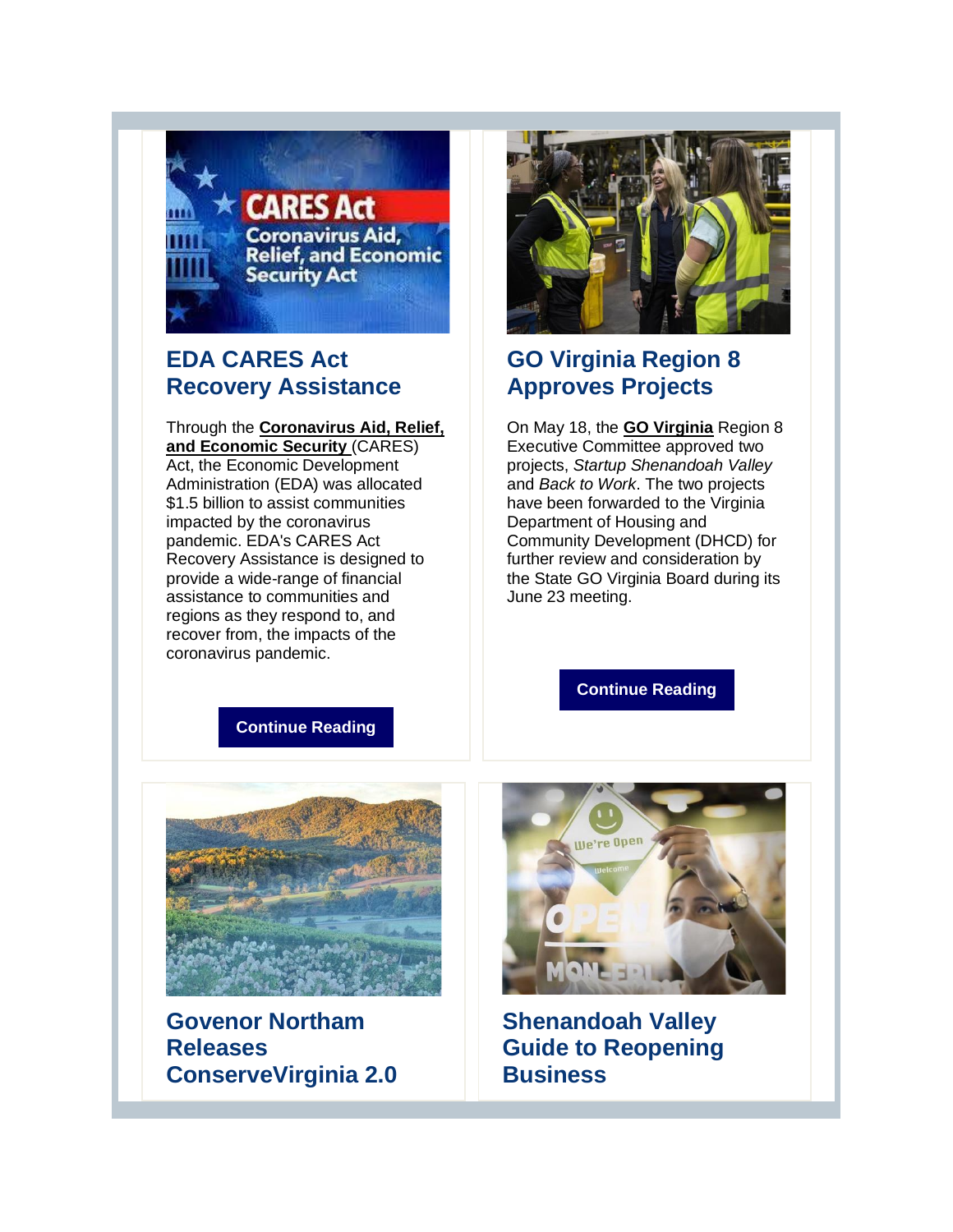#### **[ConserveVirignia](http://r20.rs6.net/tn.jsp?f=001lDyAWde-VzfLDypmVLPgMjEBf4ymSTGjmyvTEGeyg9Fd1z8D1oMhTVoW_HdkF-NVIc0K_iMUhHxVZfWEJebnGGIf-iijZ4ZROyfGYEnGwWha7SwtAena26oafhNvy0TX3NLlnMh7xdWFyHeLIWpnpE-YJcGJ-1reYQfmIAteY9LS07vmTd17CCcQyLXVcS31wM8BmTknyRiNzwes8yBsfr3XmVkdP2n9&c=DEHpGaCpEOTkHN4pSPFLsPHFhj6ZUJ3VXj7BV3butOksM2UEVAas4g==&ch=8Po7xAUImBnLMhLRWKnebdz_zSzAM6GYsvDtcvx8Cbj2JiEjqOea7g==)** is the Commonwealth's groundbreaking, data-driven, state-wide, land conservation strategy and mapping tool.

Join the webinar on June 10 at 12:00 pm for the Governor's unveiling of the updated tool and to learn more about water quality and historic justice in the Commonwealth.

To help ensure the safety of our community and to help businesses navigate the new normal, the Shenandoah Valley Partnership along with the region's Chambers of Commerce, and the Small Business Development Center have created the **[Work Hard. Work Smart. Work Safe.](http://r20.rs6.net/tn.jsp?f=001lDyAWde-VzfLDypmVLPgMjEBf4ymSTGjmyvTEGeyg9Fd1z8D1oMhTVoW_HdkF-NVihZ8FUKuZg0EcDXKg5eEttnbtJDzqVvnKzrAd6_NvJ7JPQVsIooMNV6mFJRUeLvNqLxL3UcVjQlHKiYCmtIYFE3-0X_dAoQL23q6ryvN2mjtPwDkpcjw2YUZvsEbmdt6W2meF4hCVzJXTtx0NeyMXjGIshwkZyA0QC3RXTVL3Ik=&c=DEHpGaCpEOTkHN4pSPFLsPHFhj6ZUJ3VXj7BV3butOksM2UEVAas4g==&ch=8Po7xAUImBnLMhLRWKnebdz_zSzAM6GYsvDtcvx8Cbj2JiEjqOea7g==)  [guide](http://r20.rs6.net/tn.jsp?f=001lDyAWde-VzfLDypmVLPgMjEBf4ymSTGjmyvTEGeyg9Fd1z8D1oMhTVoW_HdkF-NVihZ8FUKuZg0EcDXKg5eEttnbtJDzqVvnKzrAd6_NvJ7JPQVsIooMNV6mFJRUeLvNqLxL3UcVjQlHKiYCmtIYFE3-0X_dAoQL23q6ryvN2mjtPwDkpcjw2YUZvsEbmdt6W2meF4hCVzJXTtx0NeyMXjGIshwkZyA0QC3RXTVL3Ik=&c=DEHpGaCpEOTkHN4pSPFLsPHFhj6ZUJ3VXj7BV3butOksM2UEVAas4g==&ch=8Po7xAUImBnLMhLRWKnebdz_zSzAM6GYsvDtcvx8Cbj2JiEjqOea7g==)**. Included in the guide are many of the recommendations and guidelines from the Centers for Disease Control and Prevention and other federal, state, and local resources along with tips and best practices for businesses as they open their doors again to the public.

#### **[Register for Webinar](http://r20.rs6.net/tn.jsp?f=001lDyAWde-VzfLDypmVLPgMjEBf4ymSTGjmyvTEGeyg9Fd1z8D1oMhTVoW_HdkF-NVCEH9GO3bTQquu-HSm4bIDHspPw2O2HfpbyRPS8sq3C8j4Y3pJMmYfy963iZA00g82lHudEgRb5q0xW_DHakWd9OGseKcr2mQ23cecrW6PkQDx6ZZFr2jxLoNmxdiHr4x8fORAilQRknqDilvW_FsWgg8g6Zdya9HHTBGhby4c_sYBYJArGEvfXS1BOSp7HFhV2TP-t1R3DIwcGwVMD7QYvypyzGNK_IGeUG_2_ztcx1puzcs4IHs2Bm7mrP7seIR7l5Oalfwz2BFxSpKdE5zTtU_IJTViYr_PeLpnfGjrCnNrZXgEevMcAR9ZAw4inPy7rLxvR6Y6c5Nsmq7l_KO9S4VWnjz3vNvu3cB9TzUFHz6IlxNPtpdkNieIu9iaHwuJzqNSan0ZevnA06ohlBHKOMt_aChE9swx8vZ2THH4TS2ueeY8nCe3EideBbuY95q3mQQM3eyQS6cFlhKfY3IE-TxDEkUPU_abV_LTDV0Kh71xQuYNNaWmyZDvLSPokvt4hWEUlkwMBHmtEdOQxxy_zR5jTEdtKMMJeW7snnqihYuyWBaF9V7ihz2-j50OvWsyxo6gNZ_gRrAgjOwaTIfq-IDePEVnwLczoL1jPIJ31jMM2-5uE1Lhf6odi32p7nMcokQlXVAD1A4skuxK_3DvGvCFLQRlUOrdK6uuchXJKEDc63sW2Lfxo0_7bH5AioYftRg_3aQU1ilUqPjrRorBIES1z6lUoPR&c=DEHpGaCpEOTkHN4pSPFLsPHFhj6ZUJ3VXj7BV3butOksM2UEVAas4g==&ch=8Po7xAUImBnLMhLRWKnebdz_zSzAM6GYsvDtcvx8Cbj2JiEjqOea7g==)**



## **2019 Recycling Rate Report Submitted**

The annual recycling rate report for the Augusta-Staunton-Waynesboro Solid Waste Planning Unit was submitted to **[DEQ](http://r20.rs6.net/tn.jsp?f=001lDyAWde-VzfLDypmVLPgMjEBf4ymSTGjmyvTEGeyg9Fd1z8D1oMhTVoW_HdkF-NVpNviKVQr0LBexvyztyM3iZu8qeltVRfqhjm-F0xmfV6UyLBUVhU-bciq10oUIFMfI0177KKEpiBdwnKD-CAEVA==&c=DEHpGaCpEOTkHN4pSPFLsPHFhj6ZUJ3VXj7BV3butOksM2UEVAas4g==&ch=8Po7xAUImBnLMhLRWKnebdz_zSzAM6GYsvDtcvx8Cbj2JiEjqOea7g==)** in April 2020. There is a requirement for localities with a density of more than 100 people per square mile to meet a 25% recycle rate annually. The CSPDC collected the recycling tonnages for the area and determined the 2019 recycling rate for the



## **Rebecca Joyce Receives Public Service Award**

Rebecca Joyce, CSPDC's Community Program Manager for over 20 years, received the James Madison University (JMU) John B. Noftsinger Alumni Award for Public Service Excellence. The John B. Noftsinger award recognizes those who actively engage with the community, strengthen social equality, demonstrate personal integrity, promote ethical standards of performance and stewardship, and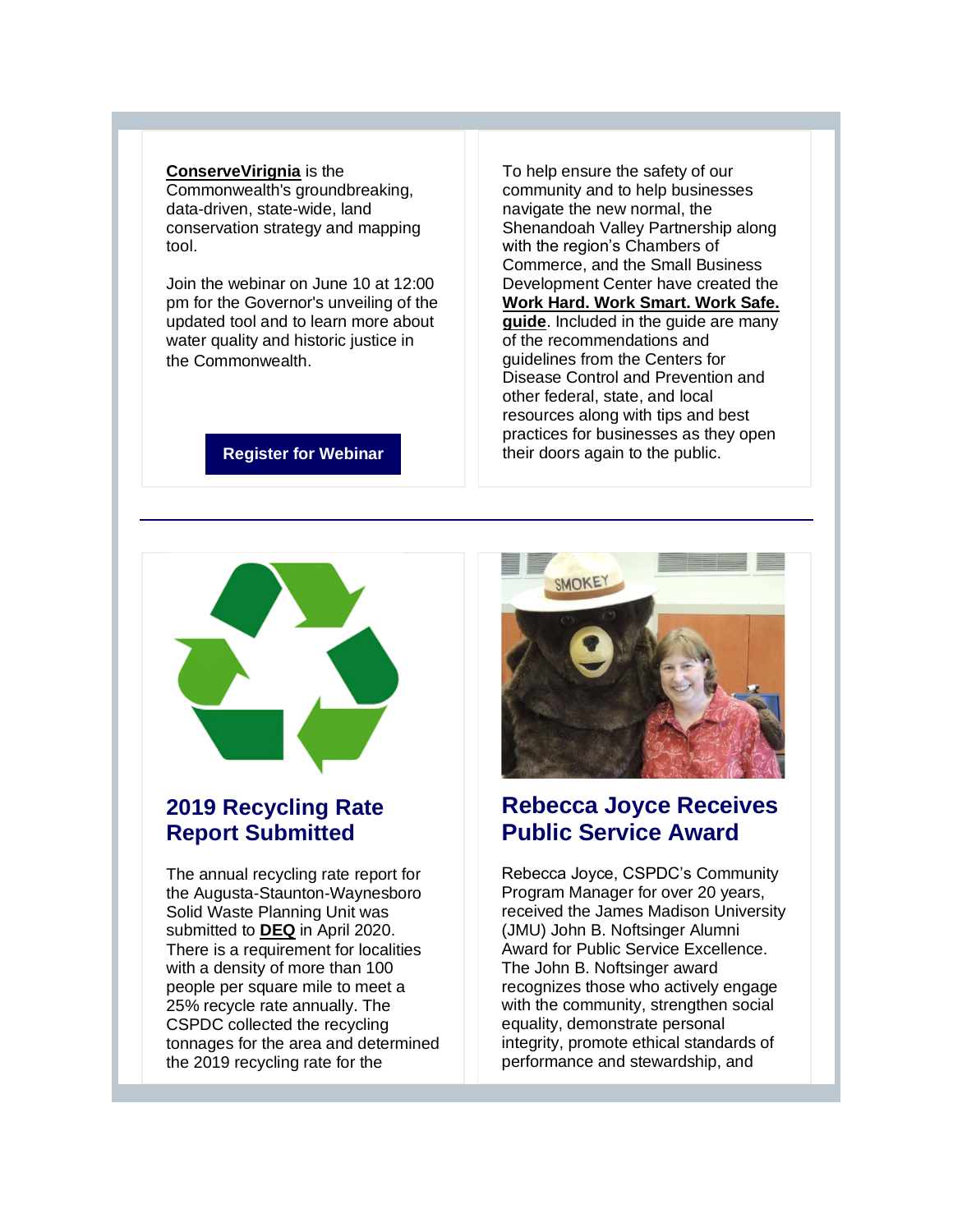Augusta County area to be 32.4%. This report is expected to be approved by DEQ later this year.

advance professional excellence in the Shenandoah Valley.

#### **[Continue Reading](http://r20.rs6.net/tn.jsp?f=001lDyAWde-VzfLDypmVLPgMjEBf4ymSTGjmyvTEGeyg9Fd1z8D1oMhTVoW_HdkF-NVgtv20h_TVVZwGAj2JSOtu91EUylvY1K79SkiXlnltpTijejc0mfxQKAbpAFA3aZVzDUUyYYFQa1foPpcZpRU6CqcmudYRhfwACCf2z15WCH4u0dFQszt5CGn3rD6L0mnOHF1QA7WS9OeD65xwHU1XJLRIQiSCSUV4mINK6ziPjbgb_JcUeaTCw==&c=DEHpGaCpEOTkHN4pSPFLsPHFhj6ZUJ3VXj7BV3butOksM2UEVAas4g==&ch=8Po7xAUImBnLMhLRWKnebdz_zSzAM6GYsvDtcvx8Cbj2JiEjqOea7g==)**



### **CERT Volunteers Deliver Masks**

#### **[Community Emergency Response](http://r20.rs6.net/tn.jsp?f=001lDyAWde-VzfLDypmVLPgMjEBf4ymSTGjmyvTEGeyg9Fd1z8D1oMhTVoW_HdkF-NVVbOQZzUfodAK-l38h_N60NYGMdnu7WArdWNAMjHkxgJn-OlMkS1JgiTz_Gn0myLj7cDZ6z-ufAUFo0xdX692Yw==&c=DEHpGaCpEOTkHN4pSPFLsPHFhj6ZUJ3VXj7BV3butOksM2UEVAas4g==&ch=8Po7xAUImBnLMhLRWKnebdz_zSzAM6GYsvDtcvx8Cbj2JiEjqOea7g==)**

**[Team](http://r20.rs6.net/tn.jsp?f=001lDyAWde-VzfLDypmVLPgMjEBf4ymSTGjmyvTEGeyg9Fd1z8D1oMhTVoW_HdkF-NVVbOQZzUfodAK-l38h_N60NYGMdnu7WArdWNAMjHkxgJn-OlMkS1JgiTz_Gn0myLj7cDZ6z-ufAUFo0xdX692Yw==&c=DEHpGaCpEOTkHN4pSPFLsPHFhj6ZUJ3VXj7BV3butOksM2UEVAas4g==&ch=8Po7xAUImBnLMhLRWKnebdz_zSzAM6GYsvDtcvx8Cbj2JiEjqOea7g==)** (CERT) members have made five trips to Rockbridge County to pick up and deliver over 200 masks to Staunton. The homemade masks are being made by the Rockbridge Quilters Guild and will be used by the Staunton-based Virginia COVID task force in partnership with the Virginia Department of Health.

#### **[Continue Reading](http://r20.rs6.net/tn.jsp?f=001lDyAWde-VzfLDypmVLPgMjEBf4ymSTGjmyvTEGeyg9Fd1z8D1oMhTVoW_HdkF-NVGwilOKtfnY4HAIf06XSv9SlZzqKd656mjV59rr2ps5yzMDoyO01-EEhSUbLrsLNyOiOsOg8ZvNbB0PZsogdfySYffRC8HDxRWEOvefesu4exn2x0MhJJIBOkQHe-UusaN8dBYeNBFLSKo75eh92F5g==&c=DEHpGaCpEOTkHN4pSPFLsPHFhj6ZUJ3VXj7BV3butOksM2UEVAas4g==&ch=8Po7xAUImBnLMhLRWKnebdz_zSzAM6GYsvDtcvx8Cbj2JiEjqOea7g==)**



## **Grace Blanchard Joins CSPDC Team**

Grace Blanchard has been hired as a new planner at the CSPDC. Grace is a recent graduate of UVA's Batten School of Leadership and Public Policy. She has interned at The Highland Center and was a 2019 Governor's Fellow for the Secretary of Commerce and Trade. Grace grew up in Highland County and has a deep appreciation and understanding of our region. Grace will be primarily working on community and economic development projects throughout the region. Welcome Grace!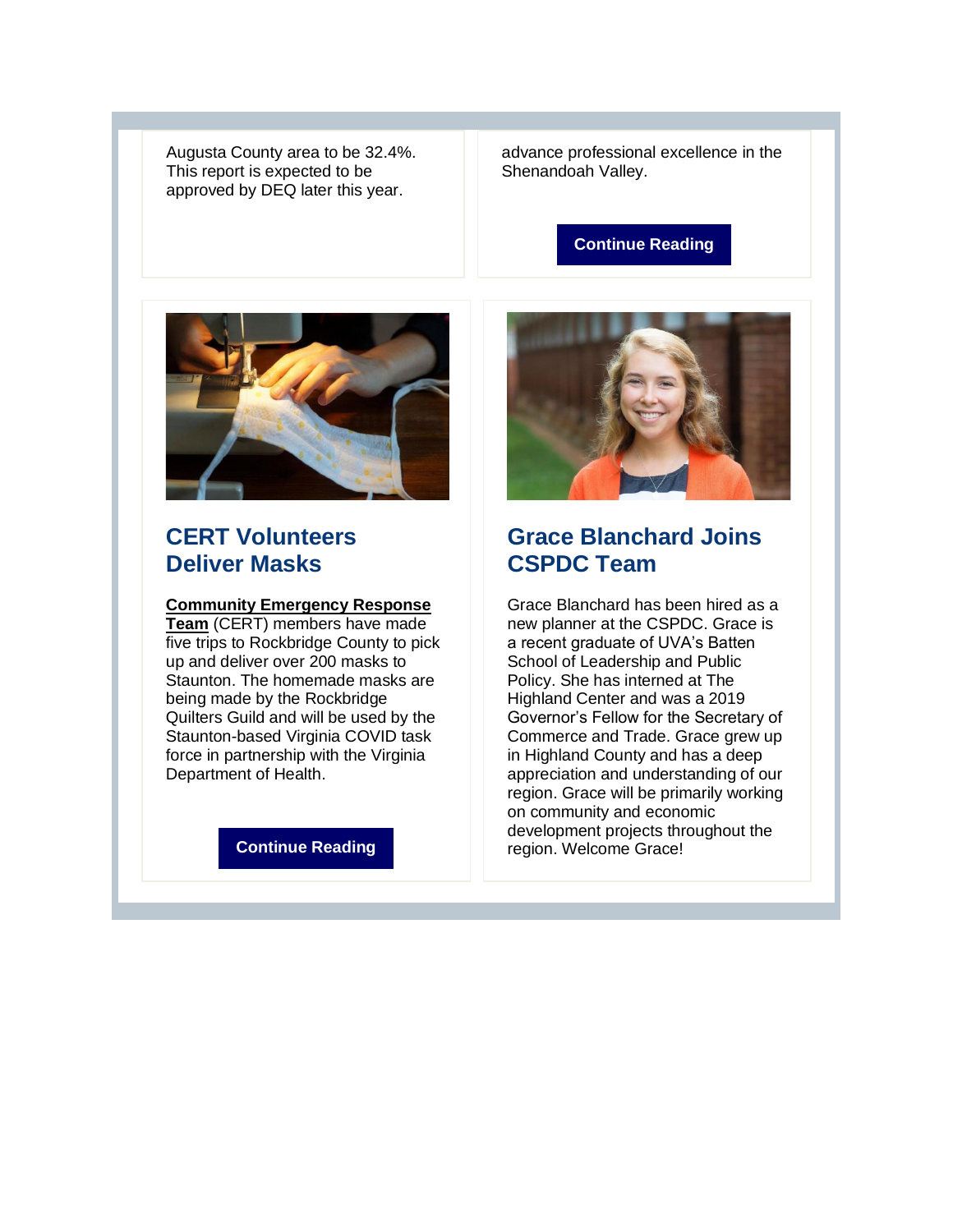

## **BRITE Bus Receives CARES Act Funding**

In May the Commonwealth Transportation Board (CTB) approved the allocation of nearly \$100 million to assist small urban and rural transit agencies such as **[BRITE Bus](http://r20.rs6.net/tn.jsp?f=001lDyAWde-VzfLDypmVLPgMjEBf4ymSTGjmyvTEGeyg9Fd1z8D1oMhTabemOQ965k-GCgZRH_mHWcpRh_2DmxRzaPcdrzrxL7qJ452JPb5KRwEKPXiPvnpUrd3wGtF5_mQdoNGf3wDQgHw_wpmj7o6Ag==&c=DEHpGaCpEOTkHN4pSPFLsPHFhj6ZUJ3VXj7BV3butOksM2UEVAas4g==&ch=8Po7xAUImBnLMhLRWKnebdz_zSzAM6GYsvDtcvx8Cbj2JiEjqOea7g==)** offset the revenue losses caused by the COVID-19 pandemic. This funding is part of the federal transportation funding that was apportioned to the Commonwealth under the Coronavirus Aid, Relief, and Economic Security (CARES) Act.

**[Continue Reading](http://r20.rs6.net/tn.jsp?f=001lDyAWde-VzfLDypmVLPgMjEBf4ymSTGjmyvTEGeyg9Fd1z8D1oMhTVoW_HdkF-NVE8mWDfhxAxcfWxM07m0wBljchKcJh4FeVpCU8dilwY01snAW_odJudF9swsjrvQuDSghnn_P1zM9XBWlUqQ1iS17Gkih5vH76rmm5ar3zjolppwdSOmp8wezypPcyb5ym3GFJUt_SyA0PAMkoSle0Q==&c=DEHpGaCpEOTkHN4pSPFLsPHFhj6ZUJ3VXj7BV3butOksM2UEVAas4g==&ch=8Po7xAUImBnLMhLRWKnebdz_zSzAM6GYsvDtcvx8Cbj2JiEjqOea7g==)**



## **2021 VATI How-to-Apply Webinar**

On June 9, 2020, the Virginia Department of Housing and Community Development (DHCD) will be hosting an application how-to-apply webinar for the 2021 **[Virginia](http://r20.rs6.net/tn.jsp?f=001lDyAWde-VzfLDypmVLPgMjEBf4ymSTGjmyvTEGeyg9Fd1z8D1oMhTSSU0wKMdsSNNmFiM_ZH4Ryr-7936yS_QE70H9k0WE5uiiwcTB1UYEVlfBce3lkflbGkzQ-SPkppatLKJngUSyXfq9glRXKojd0XEJDFfx_ycwX5zOYmBVQ=&c=DEHpGaCpEOTkHN4pSPFLsPHFhj6ZUJ3VXj7BV3butOksM2UEVAas4g==&ch=8Po7xAUImBnLMhLRWKnebdz_zSzAM6GYsvDtcvx8Cbj2JiEjqOea7g==)  [Telecommunication Initiative](http://r20.rs6.net/tn.jsp?f=001lDyAWde-VzfLDypmVLPgMjEBf4ymSTGjmyvTEGeyg9Fd1z8D1oMhTSSU0wKMdsSNNmFiM_ZH4Ryr-7936yS_QE70H9k0WE5uiiwcTB1UYEVlfBce3lkflbGkzQ-SPkppatLKJngUSyXfq9glRXKojd0XEJDFfx_ycwX5zOYmBVQ=&c=DEHpGaCpEOTkHN4pSPFLsPHFhj6ZUJ3VXj7BV3butOksM2UEVAas4g==&ch=8Po7xAUImBnLMhLRWKnebdz_zSzAM6GYsvDtcvx8Cbj2JiEjqOea7g==)**  (VATI). Representatives from units of

local government, internet service providers and other interested stakeholders are encouraged to participate. VATI applications are due on August 17, 2020.

**[Register for Webinar](http://r20.rs6.net/tn.jsp?f=001lDyAWde-VzfLDypmVLPgMjEBf4ymSTGjmyvTEGeyg9Fd1z8D1oMhTVoW_HdkF-NVsKOEMo7mjW-SjyONk0L-FmbbJFA5RYvZrACzY8HLO7m33Jy8lkJAZAX7vTvtFxjg-aFO1p_lbasgF637C6cp7pzWHWpWrJhdPAPu929yIylwYk4tCQlRDnJP9VB1mKcuq0G0AoChJEofF0O3Yh4Wsw==&c=DEHpGaCpEOTkHN4pSPFLsPHFhj6ZUJ3VXj7BV3butOksM2UEVAas4g==&ch=8Po7xAUImBnLMhLRWKnebdz_zSzAM6GYsvDtcvx8Cbj2JiEjqOea7g==)**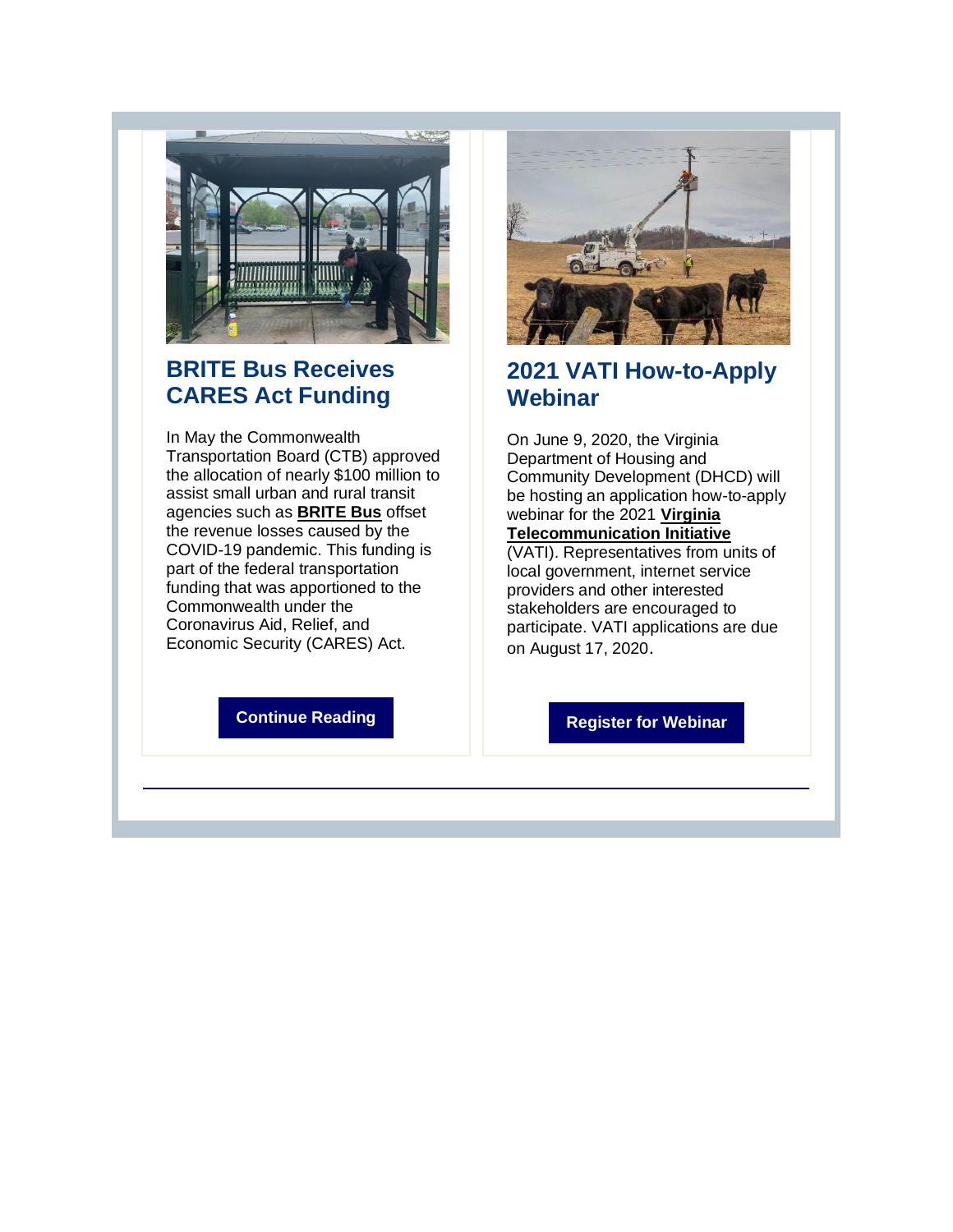## JUST IN TIME FOR NATIONAL NATURE PHOTOGRAPHY DAY, THE SHENANDOAH NATIONAL PARK IS BEGINNING TO INCREASE RECREATIONAL ACCESS TO SKYLINE DRIVE AND PARK TRAILS. **NATIONAL NATURE PHOTOGRAPHY DAY** IS JUNE 15

VISIT THE PARK'S WEBSITE AT WWW.NPS.GOV/SHEN FOR FURTHER DETAILS.